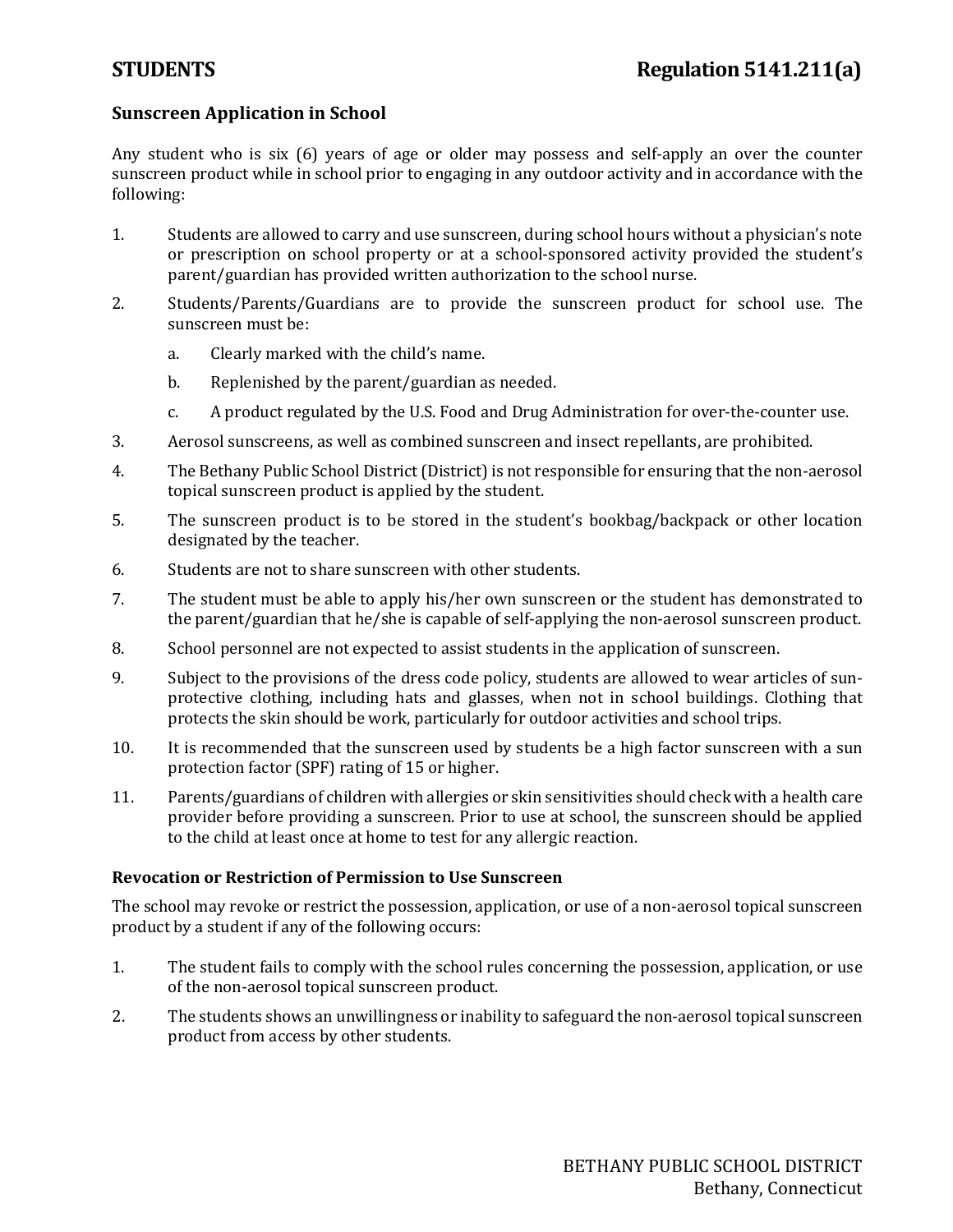When the school revokes or restricts the possession, application, or use of a non-aerosol topical sunscreen by a student, a written notice of such action shall be provided to the student's parent/guardian.

Legal References: Connecticut General Statutes § 10-212a Connecticut General Statutes § 10-212h

Regulation approved: January 8, 2020 Regulation revised: April 7, 2021

Source: CABE